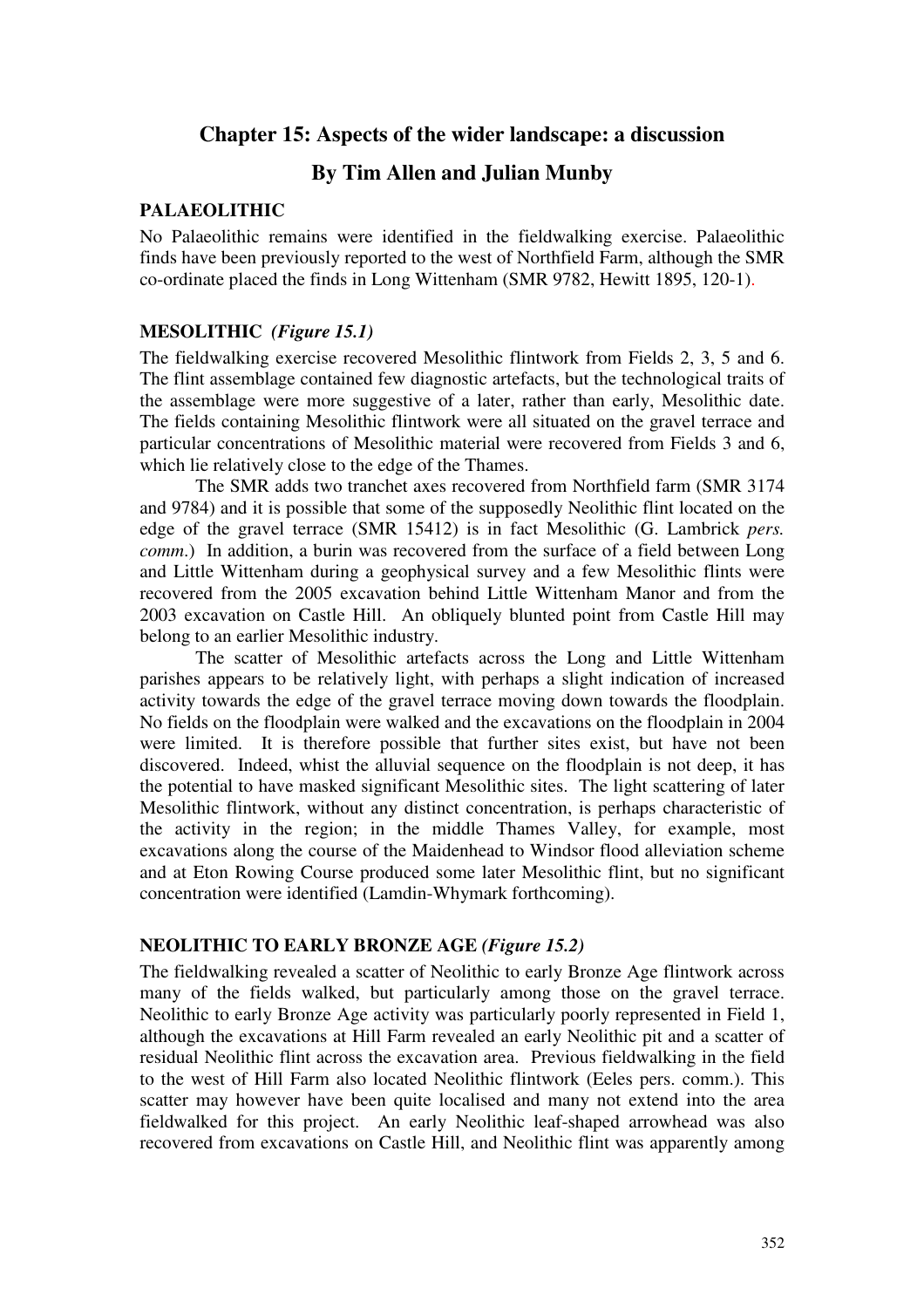the material recovered from fieldwalking south of the car park in advance of a gas pipeline.

The scatter of flintwork located on the gravel terraces is difficult to characterise and date. No diagnostic early Neolithic artefacts were identified, although it was only possible to date a number of the flints to Mesolithic to early Neolithic. Comparatively few previous early Neolithic findspots are recorded in the Long and Little Wittenham parishes in contrast with the density of features associated with the Dorchester monument on across the river to the north east. Fragments of the blade of a Seamer-style axe were recovered from the field to the north east of Field 4.

Early Bronze Age activity was identified in many of the fields walked on the gravel terrace, but did not form significant scatters of material. A sherd of Biconical urn was recovered from Field 4, which, from its fresh condition, appeared to have been recently disturbed from an archaeological deposit. A barbed and tanged arrowhead was also found in Field 5 among a broadly contemporary scatter of struck flints and a stone rubber. A small number of flints recovered from Field 2, including two knives and a finely flaked plano-convex knife from Field 3 may also be assigned a late Neolithic/early Bronze Age date. Previous finds from the study area include two barbed and tanged arrowheads west of Northfield Farm (SMR 9782). A scatter of barrows is evident from cropmarks across the gravel terrace, suggesting that the landscape was by now quite open. A Beaker burial and pottery was also found just across the river on the high ground of the churchyard in Clifton Hampden (SMR 5582).

The late Neolithic/ early Bronze Age activity appears to be widely spread across the Study Area. No dense scatters have been identified, although a slight concentration of flintwork at the northern edge of Field 5 is perhaps significant.

### **MIDDLE BRONZE AGE AND LATE BRONZE AGE** *(Figure 15.3)*

Later Bronze Age activity (as indicated from the pottery) was primarily focussed on Field 1, although a few sherds of Late Bronze Age or Early Iron Age date were recovered from Field 5 on the gravel terrace. Later prehistoric flintwork was identified in Field 1 and also Field 6. A few sherds of later Bronze Age pottery have also been recovered from the 2005 excavation behind Little Wittenham Manor.

The Middle and Late Bronze Age pottery scatter in Field 1 was mainly located on the level Northern half of the field close to Hill Farm. Residual middle and late Bronze Age pottery has also been found in the excavations at Hill Farm, and late Bronze Age pottery in Trench 15, although no Bronze Age features have been identified. In addition a late Bronze Age Carp's Tongue sword chape was found while metal-detecting next to Trench 15. It is therefore likely that a focus of middle and late Bronze Age activity existed in the area, but has yet to be located by excavation. Together with the known late Bronze Age activity in the car park area at Castle Hill, and the presence of further Bronze Age pottery in Trench 14 to the west, this suggests an extensive but unintensive area of activity across the plateau south of Round Hill and Castle Hill.

 The project failed to clarify the date of the extensive field and enclosure system on a north-west alignment just west of Northfield Farm, but a Bronze Age date for this still appears plausible. No prehistoric pottery was recovered from Field 3, the cropmark site of a presumed Bronze Age field system. This is not to suggest that the field system could not be of a Bronze Age date, as such field systems often contain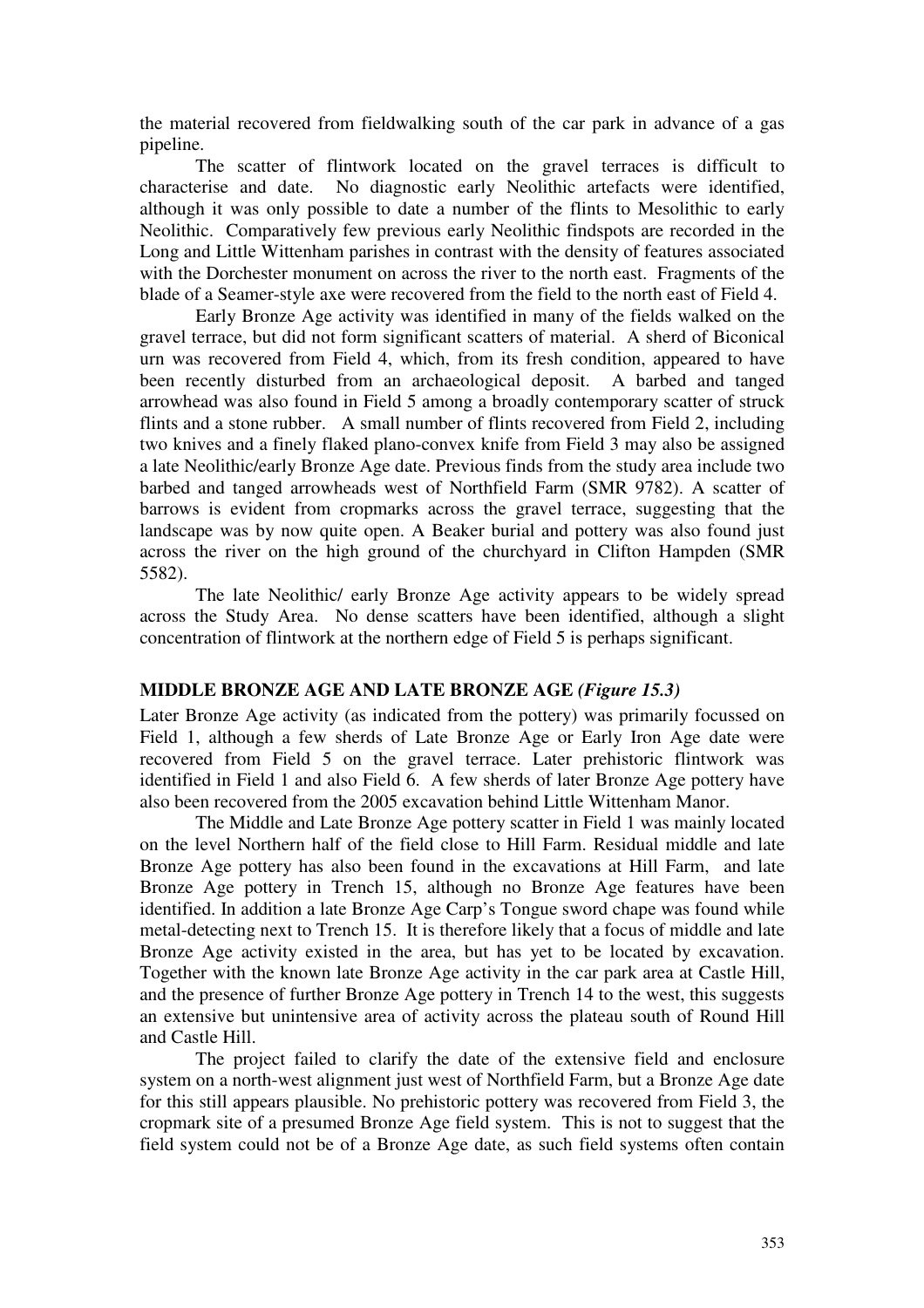very limited artefact assemblages (eg Eton Rowing Course), but the fieldwalking exercise, unfortunately, cannot assist in dating these cropmarks.

The geophysical survey and excavations within Castle Hill established that a hilltop enclosure was established at around the turn of the 2nd-1st millennium BC, with which the activity on the plateau to the south is presumably connected. This site is one of a small class of such Bronze Age enclosures, and the presence of decorated pottery of a type found on sites along the east coast of England, and imported stone in the ditch, suggests a site of high status.

# **EARLY AND MIDDLE IRON AGE** *(Figure 15.4)*

Relatively little early and middle Iron Age pottery was recovered in fieldwalking. The pottery is largely concentrated in Field 1, although a few sherds probably dating to the Early Iron Age were found in Field 5. The scatter in Field 1 is complemented by an earlier fieldwalking exercise prior to the digging of a gas pipeline south of Castle Hill. This covered the eastern half of Field 1, and although the recording only distinguished Roman and prehistoric pottery, there is a concentration of prehistoric pottery across the northern part of the field running east from due south of the car park. The overall distribution of Iron Age pottery correlates well with the distribution of geophysical anomalies which appear to be of Iron Age form. Excavations in Trenches 15 and 19 in Field 1, and at Hill Farm, have further confirmed the presence of a widespread complex of Iron Age archaeological features, apparently representing an extensive settlement extending around the southern slopes of the hillfort.

The size of the settlement indicated by the geophysical survey is very extensive, covering an area of 800 m by at least 250 m, and the limits of the settlement have not yet been reached on the south or east. This must rank as one of the largest Iron Age settlements in the Upper Thames valley, presumably reflecting its position immediately outside the tribal defended centre.

Comparatively small numbers of later prehistoric sherds were recovered from the fields on the gravel terrace, but a small number of sherds from Field 5 appears to indicate some activity in this area. This is significant as it suggests possible Iron Age antecedents to the Roman settlement alongside the cropmark trackway here; similar hints of Iron Age activity are also known at the Roman cropmark complexes on the trackway leading north past Northfield Farm. A few sherds have also come from behind Little Wittenham Manor. Iron Age activity has now been confirmed in all the principal Roman settlement areas in the Study Corridor, suggesting that the Roman period saw a reorganisation and formalisation of the pre-existing settlement pattern, rather than the imposition of an entirely new settlement pattern.

No Iron Age pottery was recovered from Field 4 adjacent to the rectangular enclosure now dated by trenching at Neptune Wood to the Earliest Iron Age. This serves as a warning that other Iron Age sites may remain to be discovered even within the areas already walked.

## **LATE IRON AGE AND ROMANO-BRITISH** *(Figure 15.5)*

The fieldwalking exercise has added significant data on the Roman landscape. The scatter of pottery in Field 1 indicates an general scatter of early Roman activity across the Northern half of the field. The later Roman pottery exhibits a more clustered distribution pattern, with a focus to the south east of Hill Farm. The same area is also the focus of a concentration of Roman ceramic building material, including tegulae, imbrices and tile reused as tesserae. The scatter of ceramic building materials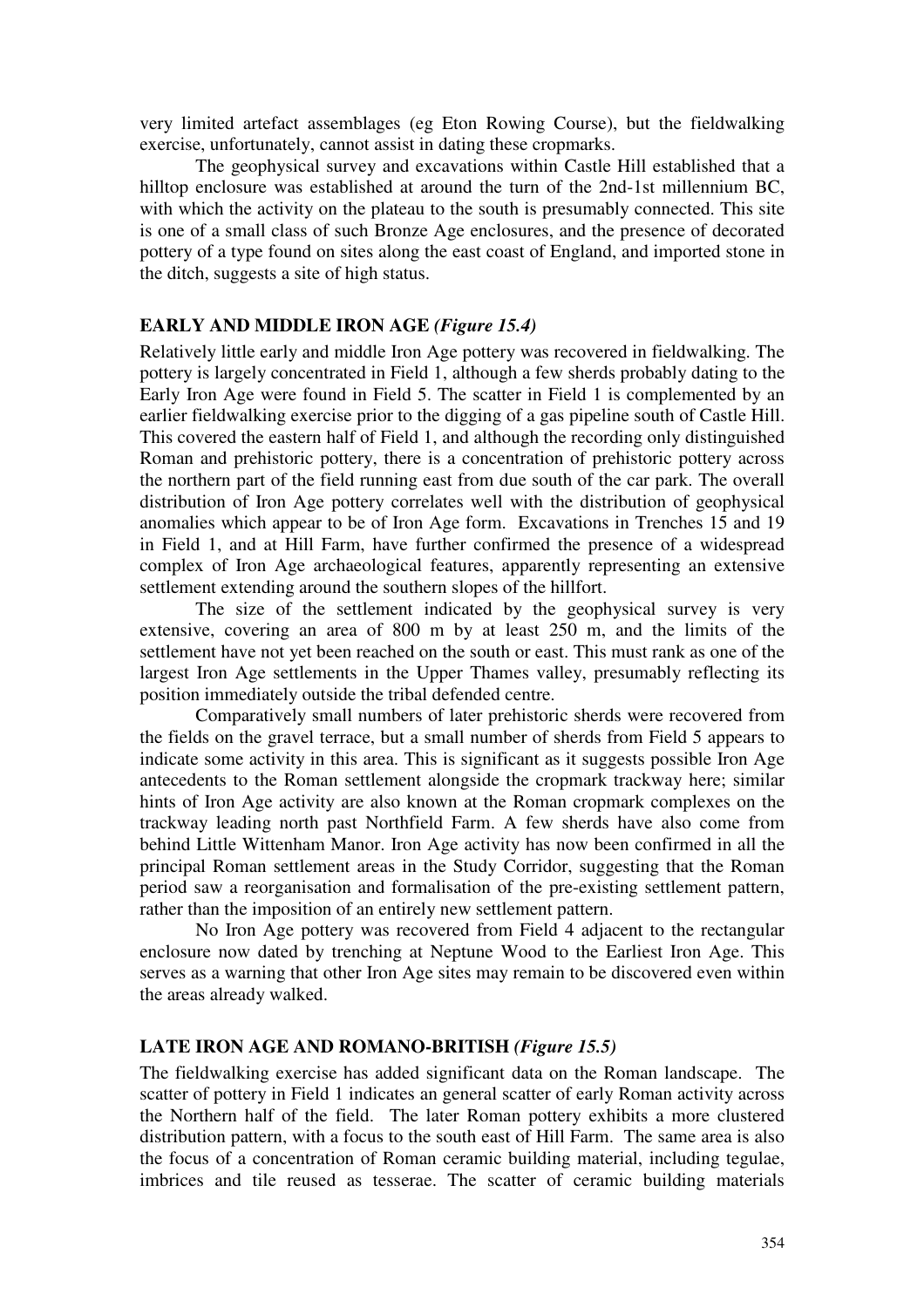indicates the presence of a building, probably of similar date and construction to the structure examined by Time Team in 2003 *c* 250 m to the east.

A significant assemblage of early Roman pottery was recovered from Field 5, that can tentatively be used to date the previously unphased cropmark site within the field, and add another significant Roman settlement to Baker's interpretation of the cropmarks (1999). The early Roman emphasis of the material from this field is particularly important, both because early Roman activity is less well-represented generally within the Study Area than later Roman activity, and because of its implications for the date of the Roman trackways.

The Roman assemblages from Fields 3 and 4 are small, but have an emphasis on the later Roman period. The assemblage in Field 4 is associated with cropmarks which morphologically appear to be Roman. The pottery is slight clustered to the northern edge of the field, where the cropmarks are densest; a large portion of an Old Red Sandstone rotary quern was also recovered from this area of the site. Excavations at Neptune Wood just east of this confirmed that the cropmark trackway running west across Field 4 is Roman, and that it is continuous from here to the junction with the cropmark trackway running north past Northfield Farm. The trenching at Neptune Wood also recovered boundaries of an associated field system to the north of the trackway, linking with the fieldwalking evidence from just east of College Farm (Hinchcliffe 1998), which also found Roman pottery in this area.

The scatter of pottery in Field 3 is of a lower density that Field 4. The scatter is not associated with cropmarks and the slight increase in density towards the northern edge of the field is away from the closest Roman site to the south east. Fields 2 and 6 contained low density scatters of Roman pottery; no early or late Roman emphasis was observed. The fields were clearly peripheral to the main areas of Roman activity.

Excavations in Clifton Meadow confirmed the Roman date of the south-north trackway, and showed that this continued much of the way across the meadow towards the modern Thames. It appears that the gravel terrace extended further north here than elsewhere, providing a shorter crossing, hence the position of this trackway. There was also evidence for paddocks or other small enclosures alongside the trackway here.

The trackway system has produced pottery of various dates within the Roman period, but evidence from Northfield Farm (Gray 1978) that it was established early in the Roman period is now supported by the early Roman date of the settlement in Field 5, which seems to have a fairly regular layout alongside the trackway, and the possible late 1st/early 2nd century date of the field ditches parallel to the trackway at Neptune Wood.

Geophysical survey did not confirm whether the trackway continued south of the junction towards the settlement between Hill Farm and Castle Hill, largely due to the very similar alignment of medieval furrows in the field south of the modern road. There are slight hints of a continuation of at least one of the ditches, but further survey would be needed to clarify this.

The settlement below Castle Hill has now been shown to be extensive in the Roman period, with a villa-like building within a rectangular enclosure approached by trackway of several phases, and with a second probably larger enclosure beneath and south of Hill Farm containing a second building that had a tiled roof and was at least partly built of masonry. Further Roman enclosures and large field boundaries suggest a settlement of possible three or four farmsteads, and the continuation of burials in and around the Iron Age hillfort.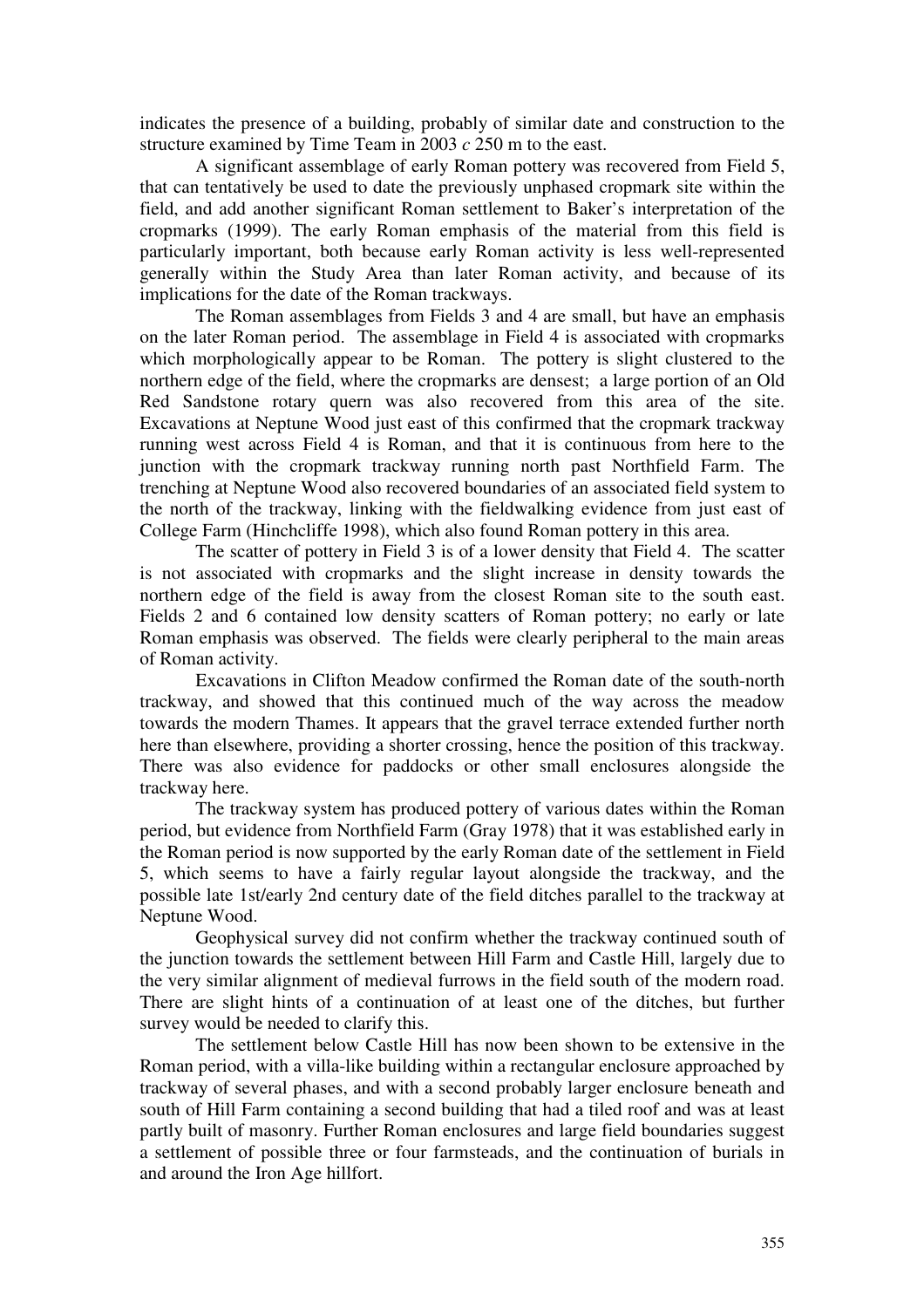# **SAXON**

Saxon sites are often difficult to detect in fieldwalking as the pottery is often black or brown in colour, and thus difficult to observe in the field, and is also fragile, hence easily destroyed in the plough zone. Despite their small numbers, therefore, the Saxon sherds recovered from the Wittenhams are of significance. The recovery of five sherds from Field 4 is of particular interest as the field lies within an area of know Saxon activity. To the west an extensive Saxon cemetery with some 188 inhumations and 46 cremations was excavated in the 1860s, while in the field to the east possible SFBs have been identified on aerial photographs (SMR 5822). The recent trenching at Neptune Wood has revealed two early or middle Saxon pits (OA 2005d). The sherds from Field 4, therefore, indicate a broad area of Saxon activity probably relating to the early origins of Long Wittenham.

The sherds recovered from Field 5 are too few to indicate the nature of activity here, but may at least suggest the continued use of the east-west Roman trackway from Long Wittenham to the river, and thence to Dorchester. The recovery of a few sherds of early-mid Saxon pottery from behind Little Wittenham Manor in Trench 16 provides the first material evidence for Saxon settlement in the village, and the late Saxon sherds are welcome additions to the documented evidence for the existence of a settlement here before Domesday. The single sherd from Field 1 can be added to previous finds of Saxon pottery west of Hill Farm (Fig. 1.2 No. 16) and north of Castle Hill (Fig. 1.2 No. 10), indicating some continuing Saxon activity in the area, but cannot be further interpreted.

## **MEDIEVAL**

The distribution of medieval pottery from fieldwalking adds little to our understanding of medieval landscape. The scatter of medieval pottery is relatively consistent across the Long and Little Wittenham parishes. The distribution in Field 2 is, however, notably lower than that the other fields and the pottery in Field 3 primarily consists of post 1550 AD red earthenware, reflecting the peripheral location of these fields to the medieval settlement foci. The significance of the hammered coins in Field 1 is unclear as it is the only field in which a metal detector was used. It is however notable that the coins represent a broad range of dates across the medieval period, and therefore probably represent no more than casual loss. The medieval finds most likely represent manuring scatters from the villages at Little and Long Wittenham onto the open fields.

## **POST-MEDIEVAL**

Post-medieval ceramics, building materials, clay pipe, worked stone and glass were spread broadly across the six fields, and assist little with any examination of land use or settlement in Long and Little Wittenham in the post-medieval period.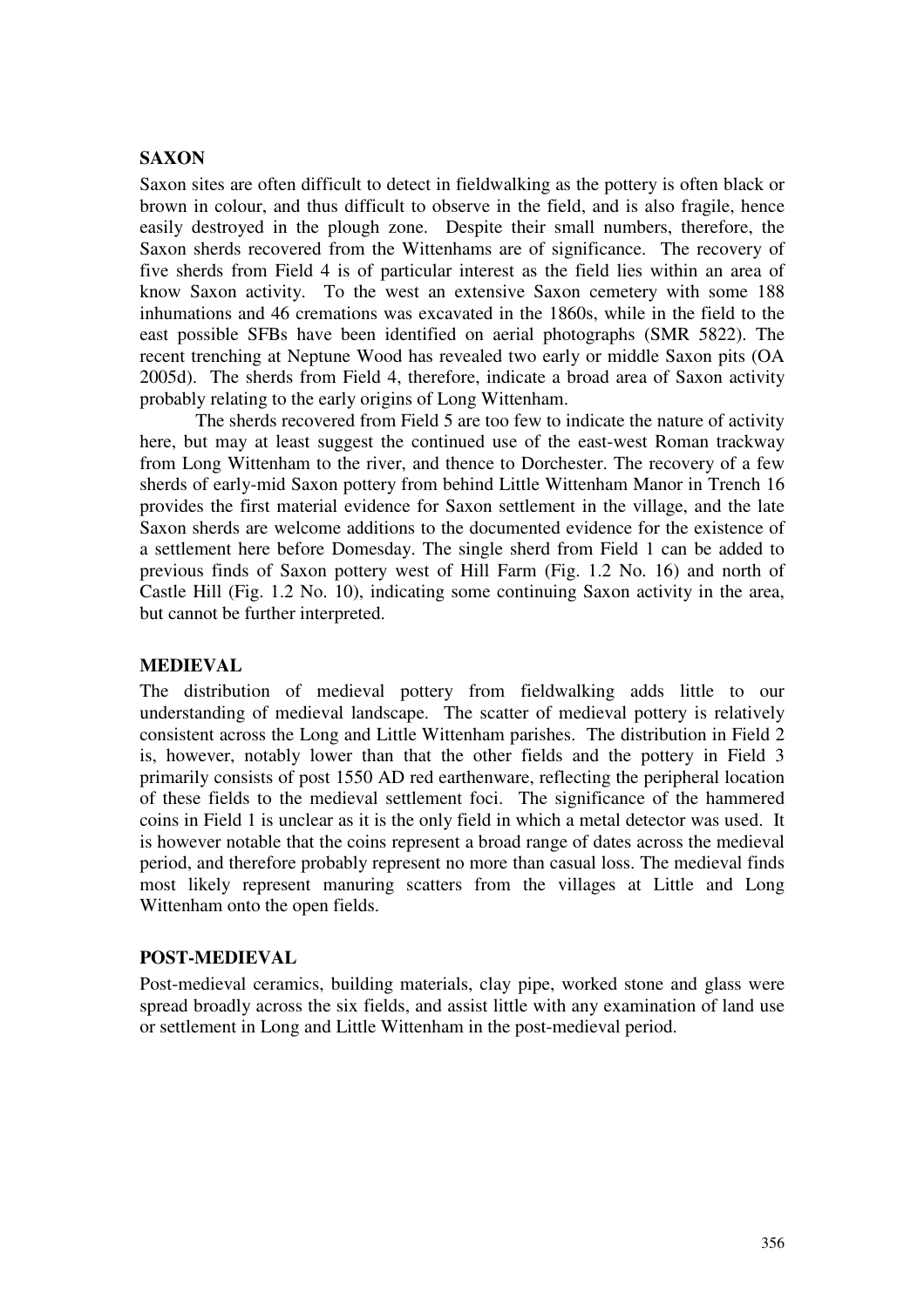# **ASPECTS OF THE HISTORIC LANDSCAPE** *by Julian Munby*

#### **Landscape and land-use**

The medieval landscape, established in the Anglo-Saxon period, and modified in the early modern period, survived as the basis of village life until the early  $20<sup>th</sup>$  century. Little Wittenham was in an area of active middle Saxon settlement, represented by a series of cemeteries that have been found in Milton, Sutton Courtenay and Wittenham, and the important settlement site at Drayton/Sutton where numerous sunken huts have been found surrounding a high-status habitation with large timber halls. At Long Wittenham the prolific cemetery of nearly 200 burials excavated in 1860 dates from the 5th to early 7th century and lay south-west of the present village. Immediately south of the centre of the village aerial photography has revealed an L-shaped arrangement of three hall houses surrounded by traces of smaller huts, which are likely to be an Anglo-Saxon habitation of some status, and similar to the Drayton/Sutton site.

The whole of the Thames-side landscape from Abingdon to Wittenham lay within the Domesday Hundred of Sutton, centred on the royal estate at Sutton Courtenay. Although Sutton and Steventon were the only parts of the hundred still in the King's hands in 1086, most of the other manors had royal origins, as can be seen from a tabulation of what is known of their early estate history (see Table 15.1).

 If there were early estates, royal or otherwise, centred on Sutton and Wittenham, then it is at least possible that primary settlements were at these sites, and that it was only later that the separate manors were formed nearby, and that the primary settlement was replaced by the three or four villages around it. There is little doubt that Sutton (whatever its size) was a royal manor, for King Aethelred issued a charter from there in 868 (Sawyer 338a). It is an attractive model that a single central settlement was mother to a series of daughter settlements, though it might equally be argued that the number of cemeteries in the vicinity calls for a number of early settlements spread across the later parishes. What is clear is that the large estate was being broken up in the 9<sup>th</sup> and 10<sup>th</sup> century, as discrete settlements were granted away, and King Aethelred's gift to Aethelwulf *princeps* of ten hides in Wittenham in 868 AD seems to be an authentic document. How it later passed to Abingdon Abbey (founded in c.966 AD) is uncertain, though it was the Abbey that preserved the document with its descriptive account of the estate boundaries.

The Anglo-Saxon charter bounds of surrounding villages show that some kind of open field farming was perhaps already established, with 'furrows' serving as boundary markers. Thus the landscape may already have been farmed in large areas of common field arable, divided into separate furlongs. Archaeological evidence from Yarnton, Oxfordshire has suggested that the origins of the medieval farming system are to be found in the 10th century. Few woodlands are mentioned, but there are frequent references to mere (boundary) ditches, moor and marshes, partly because of the belt of wet land surrounding the streams in the along the east-west band of gault clay from Milton to Wittenham. The River Thames does not feature much except for the use of fords and weirs as marker points. There were more fords than now (e.g. in Appleford and Wittengham/Clifton), while the weirs show the importance of freshwater fish management in the economy and diet.

Wittenham may have originated as a single settlement, and the group of probable saxon halls appearing on an aerial photograph my be just such a nucleus, but by the late 9<sup>th</sup> century Little Wittenham was clearly separate from Long Wittenham.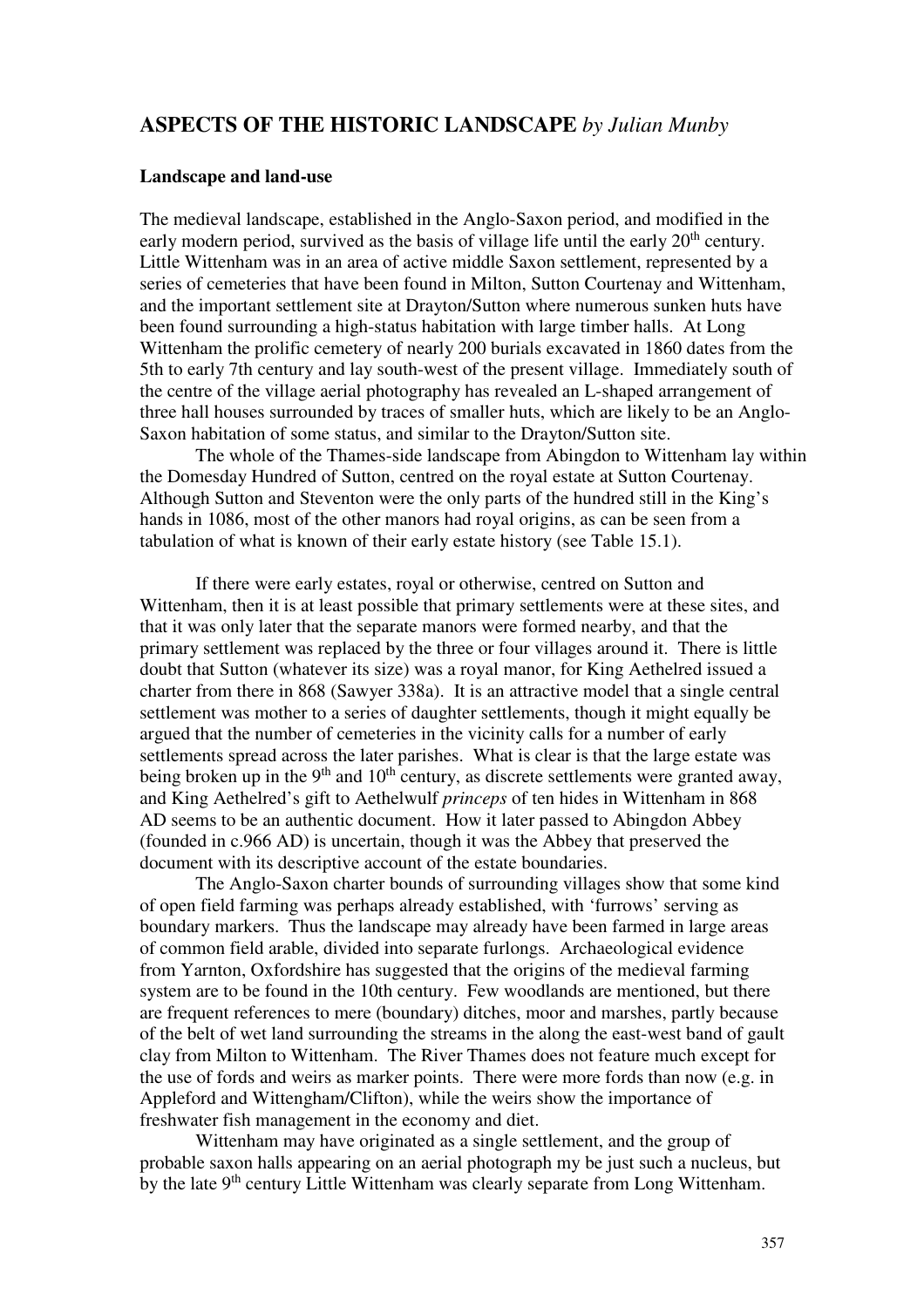This process of village formation is as yet imperfectly understood, and as has been found at Drayton/Sutton the early centres may have been outside the later nucleated villages. By the time it was described in Domesday Book (1086) it would certainly have had its own field system, with arable fields, commons and hay meadow, and areas of woodland. Churches are not consistently recorded in Domesday Book for Berkshire, but a church is mentioned at Little Wittenham, and this may have been because of monastic ownership.

The land-use respected the underlying geology and soil quality, and can be seen as a continuation of the prevailing system in neighbouring parishes of Long Wittenham, Didcot, the Hagbournes, North Moreton, and Brightwell. Alongside the Thames were hay meadows, always a most valuable asset and well protected by hedges and historic bounds. Behind that the open fields (generally two large fields of intermixed strips shared amongst villagers) would have presented an uninterrupted extent of fields without hedges. The characteristic ridge-and-furrow pattern of ploughing has been detected from aerial photographs over much of the land surrounding Wittenham. The common pastures, on the southern edge of the village, were joined with the commons of neighbouring villages and were not divided off from them.

Some villages (e.g. Steventon) were still practising open-field farming when the railway arrived in the  $19<sup>th</sup>$  century, and there the tithe map shows the long strips of arable that were held by individual farmers in a scattered array across the parish. Intermingled arable strips and a common crop rotation was only one aspect of the system, and the more important element may have been the common grazing of the unenclosed field after harvest. At Wittenham the open fields had long disappeared by the time of the earliest maps, but they survived long enough to be described in the 'glebe terriers' describing the lands of the church in the 17th and 18th centuries. The strips of land held by the church in the open fields are there described with names that can be related to the field names recorded later in the tithe map. These names, including Moor, Short, Peas, Lank, Deep Furrow, Clay, Town, Gollands, Standhill, and Mere were the names given to furlongs, the internal divisions of the open fields. The location of these names on the Tithe Map can thus give a general indication of the extent of the medieval arable fields. The farming units were 'yardlands' of perhaps 10 to 15 acres, and there were 40 of these in 1774, 27½ held by the lord of the manor and 12½ by other farmers, but amalgamated into only four farms (there were apparently six in 1776).<sup>1</sup>

Alongside the peasant farmers the Abbot of Abingdon had the manorial farm in demesne. A small amount of evidence is to be found from some of the few surviving monastic records, which include an account of the Abbot's reeve at Wittenham for 1384/5. This refers to pannage of hogs (i.e. wood pasture), the sale of a horse, and the receipt of various animals and hens given as customary payments. At a time (after the Black Death) when labour services were often being commuted for cash payments, we find that 17 customary tenants were paying the abbey rather than ploughing, hoeing and performing their autumn boon-days. On the other hand the costs of 74 men helping with the ploughing included ale and herrings to feed them. The abbot also employed two ploughmen and a shepherd.<sup>2</sup> Much earlier records show

|<br>|<br>|

2

Sources: 1774 survey, 1776 manorial deeds, 1786 Glebe Terrier (Wilts R.O.), Tithe Map.

R.E.G. Kirk (ed.), *Accounts of the Obedientiaries of Abingdon Abbey*, Camden Series (1892), 143-5.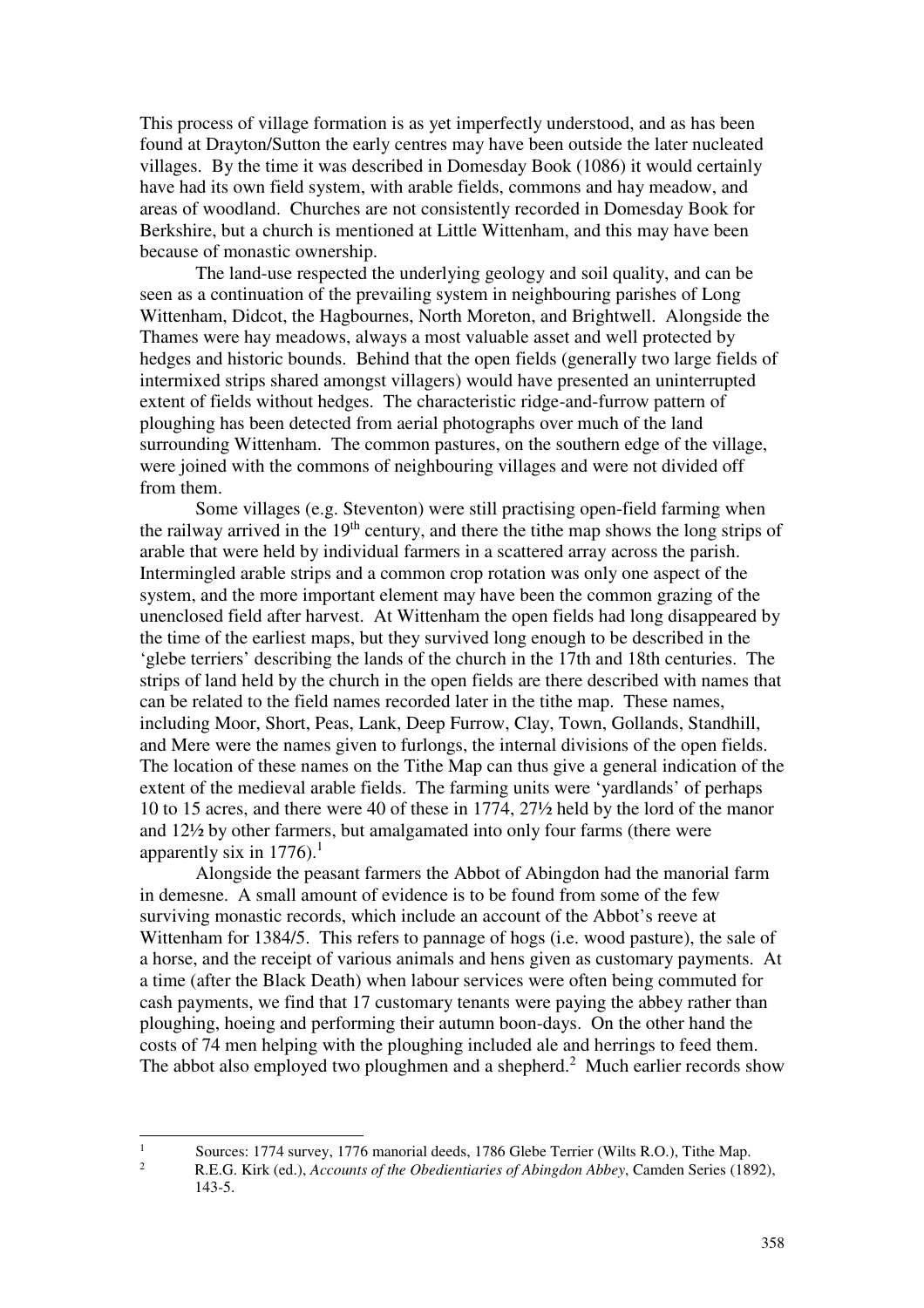that the Abbey had a mill and associated fishery in the 12th century,<sup>3</sup> which is a reminder of the importance of freshwater fish in the medieval diet, and the significant association of mills and fish weirs on the Thames (an important enough issue to be mentioned in Magna Carta).<sup>4</sup>

The practise of open-field farming in Wittenham is also revealed by the probate inventories of  $16<sup>th</sup>$  to  $18<sup>th</sup>$ -centuries. In 1580 John Selwood owned at his death 'in the field' 5 acres of wheat, 10 ac of barley, 6 ac of pulse and 8 ac fallow [D/A1/115/188]. Three farmers who died in 1597 can be compared: Elizabeth Barnes had 2 ac and a yard of wheat and  $6\frac{1}{2}$  ac barley 'in Wittnam field', and  $11\frac{1}{2}$  ac of 'tilth ground'; Humphrey Battyn had 5 ac wheat, 11½ ac barley, and 6½ ac of pulse (together with 3 ac of meadow 'and three swathes'; Margery Elton had 2½ ac of green corn, 7 ac barley, 11 ac tilth ground, and in Long Wittenham field 1 ac wheat and 3½ ac barley [D/A1/41/86; D/A1/41/90; D/A1/65/88]. This suggests a complex rotation, possibly of three fields, but an individual choice of crops. The use of fields in Long Wittenham is interesting, but there is no general evidence to suggest that they were run together with little Wittenham as a single farming system.

The open fields disappeared in the  $18<sup>th</sup>$  century, as the peasant farms were gradually absorbed into the manor, and arrangements were made between the few surviving landowners to enclose the strips of arable land (e.g. the rectorial glebe). Commons were similarly absorbed by formal enclosure, or by agreement between the few surviving farmers who no longer had the need of common grazing. By the time of the 19th-century tithe surveys the modern pattern of discrete farms was established in Little Wittenham, though with the virtual single ownership of the land in the parish farms could be re-arranged as wished (as shown by the creation of Hill Farm). One small hamlet in the open fields on the edge of Long and Little Wittenham survived long enough to be shown on Rocque's map of 1761, and has been identified on aerial photographs but had disappeared by the early 19th century.

The informal landscape arrangements for agriculture were overlain by some features of a more designed landscape. In the 17th and 18th century order was being brought to the countryside by enclosure, new farming practices, and by imposing designed landscapes. Many country houses had formal (and then less formal) landscapes designed around them in gardens, and where possible extending further out into the surrounding landscape. The classic local example is Nuneham Courtenay, where the views comprised a sweeping extent across the Thames valley towards Oxford, and 'improvements' included the removal of an entire village. On the south side of the Thames there are rather fewer landscapes in the immediate vicinity, and it is notable that the Wittenham planting seems to have been confined to rides and avenues and resisted the temptation to plant a mock castle or ruin on the hilltop. It would appear from Rocque's 1761 map of Berkshire that there was a formal planting of trees around the manor house, including an avenue from the clumps to the manor, and geometrically aligned rides through the wood. The woodland rides were still apparent on the 1840 Tithe map, but there is almost no trace of this surviving now.

Individual features of the landscape have their own story. The woodlands may partly be grown over old fields (ridge and furrow indicative of medieval arable has been found in them), but the villager's use of them in the late 19th century (chapter in

 3 John Hudson (ed), *Historia Ecclesie Abbendonensis: The History of the Church of Abingdon.* Oxford Medieval texts (2002), 273, 395.

<sup>4</sup> Cap. 33: 'Henceforth, all kiddles [i.e. fish-weirs] shall be removed from the Thames, the Medway and throughout all England, except along the sea coast'.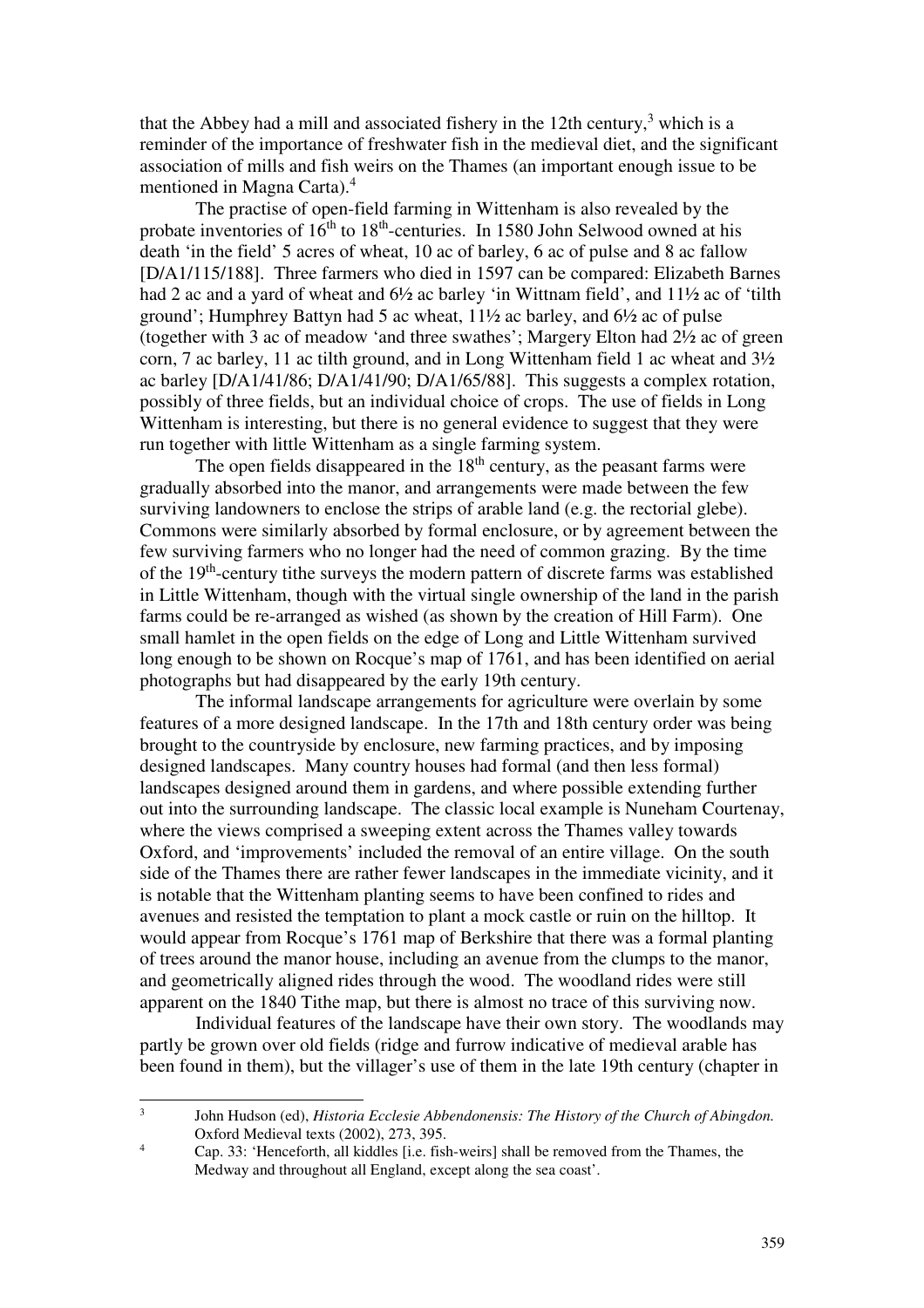Cornish) was described as a centuries old tradition. The discovery of a wooden water pipe in the ponds at the manor house has suggested a degree of water management possibly associated with fishponds. The chance survival of financial accounts of the Thames ferry in the late 18th century shows the importance of the river both as a barrier and a means of communication.

Further transformations in the late  $19<sup>th</sup>$  and  $20<sup>th</sup>$  century saw the final changes to modern farming systems. Many of the enclosed fields shown on the 1838 map and 1844 Tithe map had disappeared by the time of the 1st edition OS map in the 1870s. The enclosed land was once more re-opened by running farms and fields together. The use of huge steam ploughs enabled this (cf the Machine Man pub), as did later the mechanical tractor, superseding the age-long use of horses on the farm. Modern farming is reasonably well recorded, with very detailed financial accounts of Hill Farm in the late 19th century (including farm labour, and steam ploughing), while there is a certain amount of oral history of 20th-century farming (Didcock et al.), and newspaper records of the war-time ploughing of the clumps.

The roads and tracks through the parish have changed with time, and the necessity of changing patterns of fields and enclosure. The main roads and lanes linking villages are less likely to change, and most are as shown on Rocque's (not wholly reliable) map in the mid 18th century on approximately their modern routes. Some minor paths between furlongs in the open fields disappeared at enclosure, or became more regular around the edges of rectilinear fields.

Within the village there were more lanes than the present public roads. The footpath through the manor garden and passing northwards toward Long Wittenham is joined by a back lane coming from the west behind the properties on the main street. These may have linked a series of greens or public spaces, and the lanes have perhaps only recently ceased to be fully open rights of way. This route from Long Wittenham (more easterly than the current road) may have served as a more direct route towards the ferry or river crossing at Little Wittenham.

### **Landholding**

The difference between Long Wittenham, where there are many freeholders and Little Wittenham, where there was one dominant landholder (the manorial lord) and restricted landholding by a small number of copyholders is important. As Wittenham Abbots the manor had no resident lord, but a monastic steward (a few of whose records survive). The continuity of the ownership by the Dunch family from 1552 (after the Dissolution) until 1719 is shown by their memorials in the church, while the manor survived until broken up in 1925 - coinciding, incidentally, with the end of manorial system (by the Law of Property Act, 1925).

The villagers/peasants held their land 'by copy of court roll' (thus 'copyholders') and at one time might each have held a standard holding in the village fields called a 'yardland'. The village landholding can be reconstructed on paper if not on a map. The parsonage (Glebe) terrier of 1786 describes the village as consisting of 40 yardlands, but as is shown by the manorial title deeds and the parish rates that there were about four landholders by this date, each holding several yardlands. Each yardland had a name, and is likely to have been associated with a particular house in the village (see Table 15.2).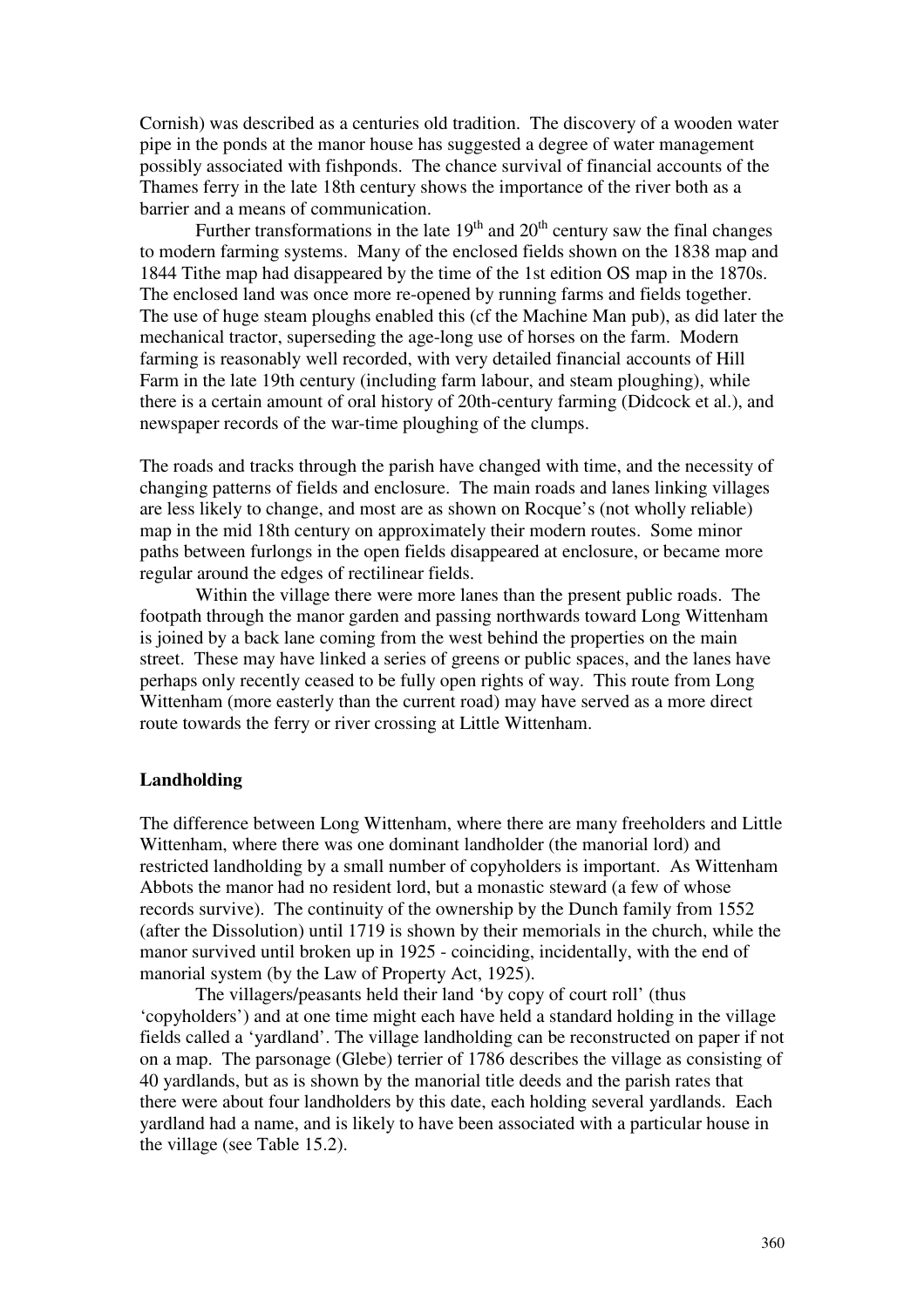The arrangements of the individual holdings between fields has been described above. The inventories of small landowners show the acreages of sown crops. Wheat, barley, rye and pulses predominate. Many had a few 'store' pigs (e.g. 3, 4, 6) and working horses (3, 3, 4), or a modest flock of cattle (4, 4, 4, 5, 5, 6, 10, 11) or sheep (6, 8, 10, 10, 10, 16, 30, 80) and hens or ducks, bees. Villagers might own their own ploughs, harrows, wagons or carts (long/dung) carts with 'dung pots', and one had a (presumably hand) corn mill (French 1617).

#### **House and Home**

The earliest evidence for the physical extent of the village is to be found on Rocque's map of Berkshire (1761). Although not necessarily wholly reliable, this indicates that the village did not extend south of the road junction at the entrance from Long Wittenham, but that there were some houses on the east side of the road leading to the church and River Thames. Buildings around the manor and church are indistinct, but the formal planting of avenues and woodland walks form the manor are clearly shown. The 1840 tithe map is a valuable record of the disposition of village houses, and also lists the occupants (see following table). At that time the buildings were in separate groups rather than being in a continuous built-up street frontage. The main block of houses nearer the river has a regular shaped area behind it where closes and paddocks have been taken into the properties. This block largely comprised the church, manor and rectory [69-72], though one cottage and garden [82] lay behind the manor farm. As mentioned above, the present footpath through the manor house garden towards the cottage may perhaps represent a former green, which could explain the farmbuildings being set back from the road. The cottage [82] is at the junction of the footpath and back lane, and other cottages [62, rear of 59] were also built on the back lane, though each of these also have cottages on the main street. The next block of houses consisted mostly of farmbuildings, described as the parson's homestead [nos. 58-60] but belonging to the manor. Opposite these on the east side of the road was another farm [53]. The main group of occupied houses lay in a single block at the south, beyond the road to Wittenham [43-56], and these, not being shown on Rocque's map, should post-date 1761.

Most of the buildings on the Tithe map still survive, and few have been built subsequent to 1840; this 'fossilisation' of the historic village is a little unusual, though more likely to happen in a closed village with a single manor and few opportunities for obtaining land for new building. Of the few new buildings, Hill Farm made its appearance in the 19th century, but has not lasted.

The early post-medieval houses can be reconstructed from the wills and inventories. These give the names of the various rooms and the furnishings within them. So far there has been little success in linking the inventories and particular houses (or any surviving ones), but there is plenty of material for describing the material possessions of farmers and other householders. The inventories also include beasts and crops growing in the fields, so there is another insight into the farming practices in the village. Full transcripts of the inventories (and some wills) are available.Little is known of the early manor house, which was demolished and rebuilt in 1789.